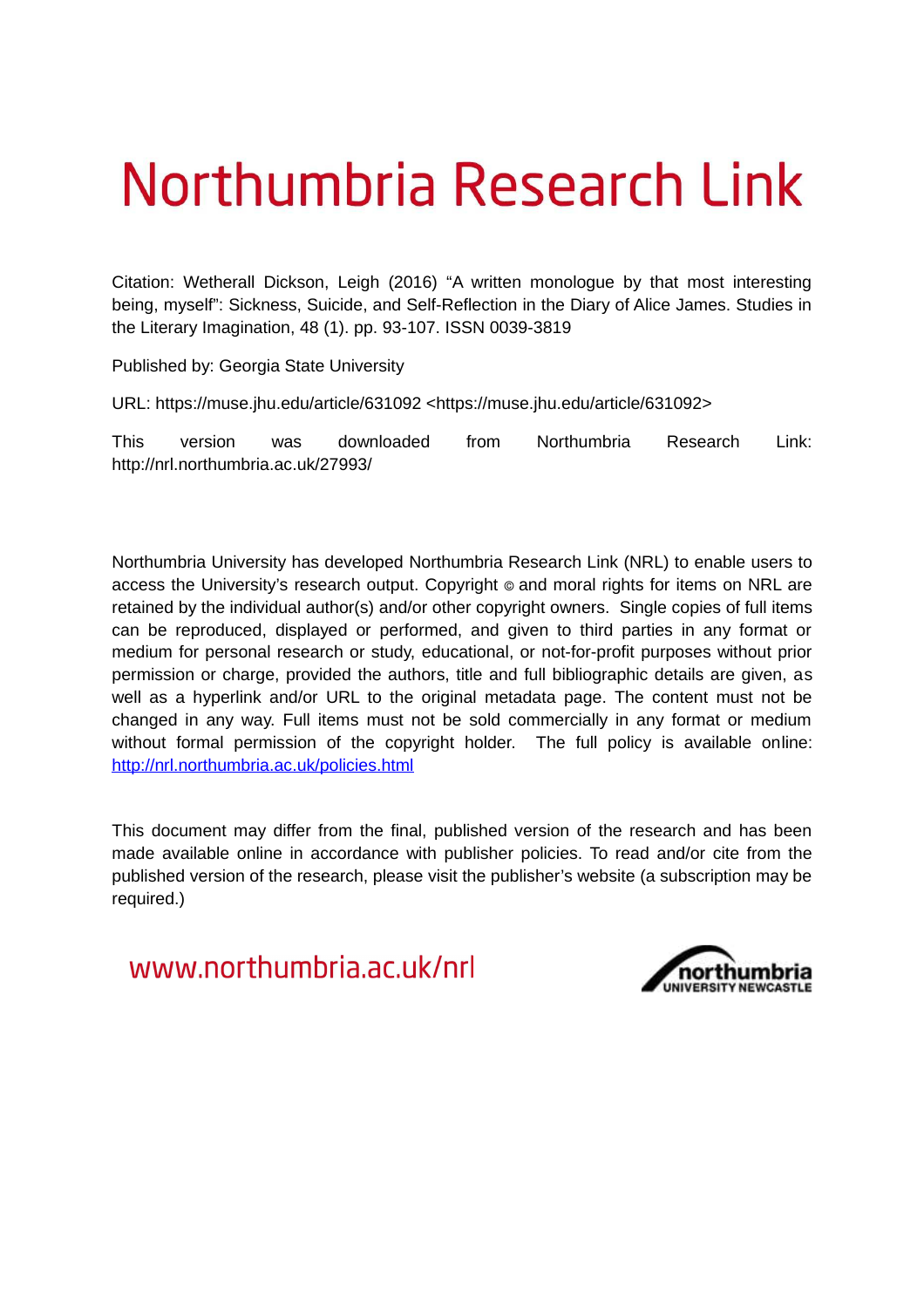## "A WRITTEN MONOLOGUE BY THAT MOST INTERESTING BEING, *MYSELF*": SICKNESS, SUICIDE, AND SELF-REFLECTION IN THE DIARY OF ALICE JAMES

In May 1895, William James delivered a talk to the Young Men's Christian Association of Harvard University entitled *Is Life Worth Living?* The lecture was subsequently published, first in the *International Journal of Ethics* in October of the same year and again as a stand-alone essay in 1896. The essay addresses the dangerous doubt that necessarily accompanies an "over-studious career":

My task, let me say now, is practically narrow, and my words are to deal only with that metaphysical *tedium vitae* which is peculiar to reflecting men. Most of you are devoted for good or ill to the reflective life. Many of you are students of philosophy, and have already felt in your own persons the scepticism and unreality that too much grubbing in the abstract roots of things will breed. This is, indeed, one of the regular fruits of the over-studious career. Too much questioning and too little active responsibility lead, almost as often as too much sensualism does, to the edge of the slope, at the bottom of which lie pessimism and the nightmare or suicidal view of life. (16)

William is describing the predicament of Hamlet, the archetypal reflective man, but he is possibly drawing upon sources much closer to home.<sup>1</sup> As George Cotkin notes, "*fin de siècle* suicides and potential suicides suffered from a doubting mania akin to the type that had cast a shadow over [William]'s own life" (89). Elsewhere William describes himself as a "victim of neurasthenia and of the sense of hollowness and unreality that goes with it" (qtd. in Cotkin 77). William may also have in mind his sister's enquiry to her father about the ethics of committing suicide. In September 1878, the year of Alice's "hideous summer" during which she suffered her second serious breakdown, Henry James senior wrote to the youngest of the James siblings, Robertson, recounting the discussion: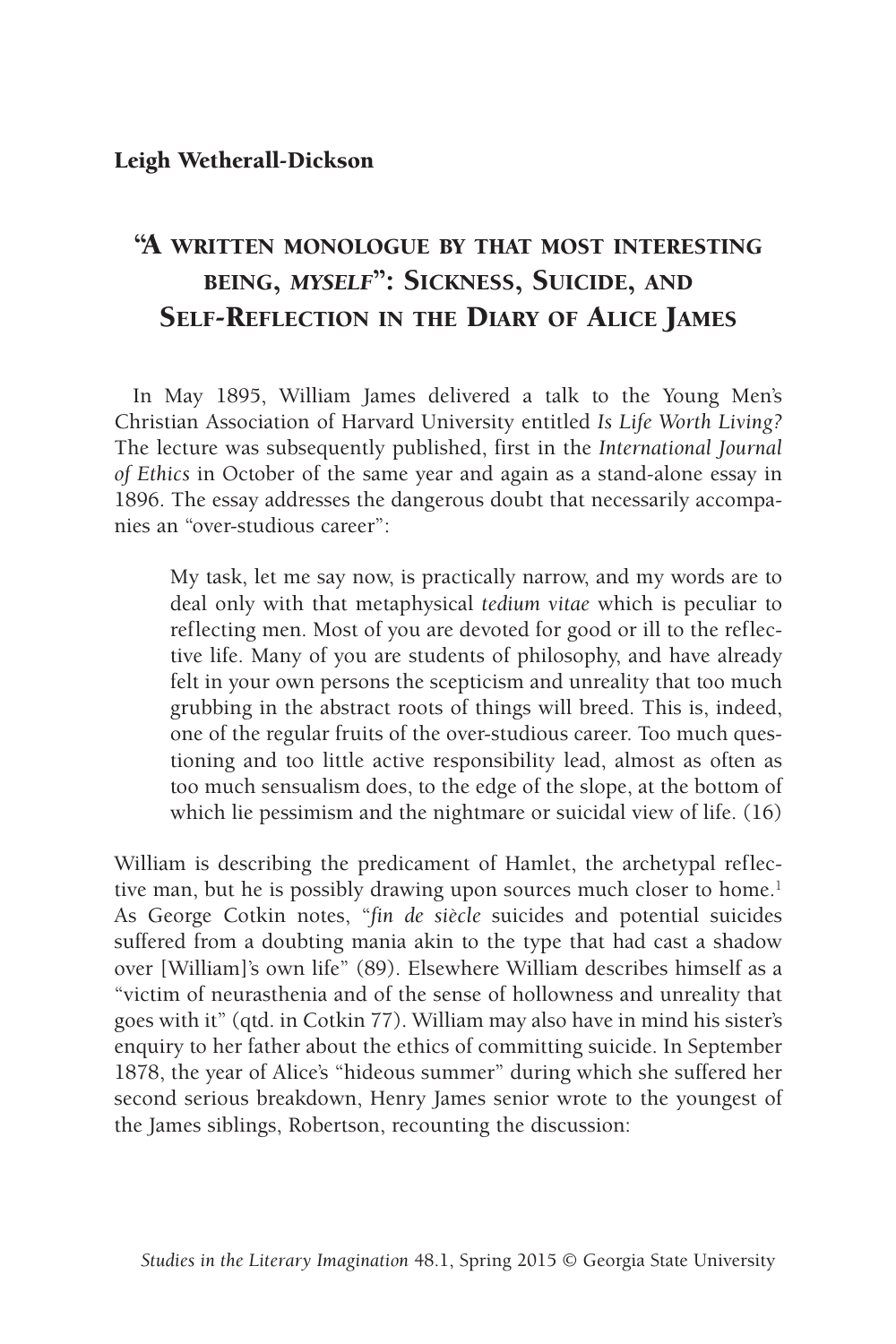One day a long time ago [she] asked me whether I thought that suicide, to which at times she felt very strongly tempted, was a sin. I told her that I thought it was not a sin except when it was wanton, as when a person from a mere love of pleasurable excitement indulged in drink or opium to the utter degradation of his faculties and to the ruin of the human form in him; but that it was absurd to think it sinful when one was driven to it in order to escape bitter suffering, from spiritual flux, as in her case, or from some loathsome form of disease, as in others. I told her that so far as I was concerned she had my full permission to end her life whenever she pleased…. She then remarked that she was very thankful to me, but she felt that now she could perceive it to be her right to dispose of her own body when it became intolerable … she was more than content to stay by my side, and battle in concert against the evil that is in the world. I don't fear suicide much since this conversation, though she often tells me that she is strongly tempted still. (qtd. in James, *Death* 15–16)

William may have seen the letter, been aware of the situation at the time, been told about it later, or even received the same advice, as there is an echo of the discussion in *Is Life Worth Living?*:

To come immediately to the heart of my theme, then, what I propose is to imagine ourselves reasoning with a fellow-mortal who is on such terms with life that the only comfort left him is to brood on the assurance "you may end it when you will." What reasons can we plead that may render such a brother (or sister) willing to take up the burden again? Ordinary Christians, reasoning with would-be suicides, have little to offer them beyond the usual negative "thou shalt not." God alone is master of life and death, they say, and it is a blasphemous act to anticipate his absolving hand. But can we find nothing richer or more positive than this, no reflections to urge whereby the suicide may actually see, and in all sad seriousness feel, that in spite of adverse appearances even for him life is worth living still? (14–15)

The quote "you may end it when you will" actually comes from James Thomson's "The City of Dreadful Night," in which the narrator poses the question, "When Faith and Love and Hope are dead indeed, / Can Life still live? By what doth it proceed?," to which Necessity replies, "if you would not this poor life to fulfil, / Lo, you are free to end it when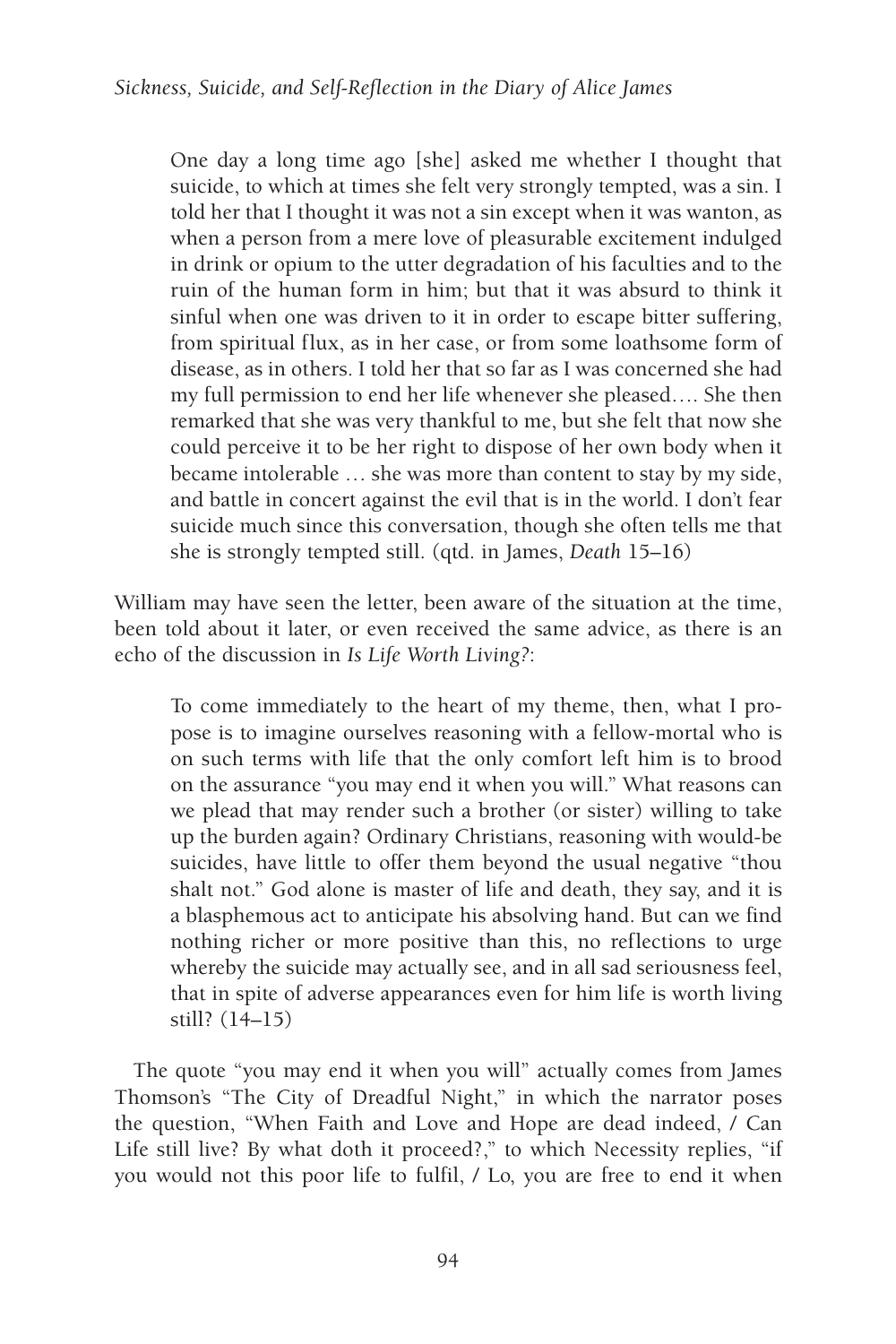you will" (14. 767–68). The poem, concerned with the meaning of life in a godless world, was begun in 1870 and initially published in 1874 in the *National Reformer*, a secularist weekly publication that promoted atheism. The poem appeared in volume form as part of a collection of Thomson's poems in 1880. The writing of the letter from father to son regarding Alice's enquiry occurs between these versions, but however and whenever William became familiar with the poem, there is clearly a coming together of literature and lived experience. If the poem is at the forefront of William's mind, then the bracketed "sister" suggests Alice's own suicidal crisis is also present. William identifies the members of his audience not only as members of the Harvard branch of the YMCA, but as those "devoted for good or ill to the reflective life," an appellation that certainly applies to Alice James, whose diary William had read after her death and before the giving and publishing of the lecture. The diary was kept a secret from all except her friend, companion, and ultimately amanuensis, Katherine Peabody Loring. Loring had copies of the diary printed for herself and one each for Henry and William James. Even though Henry was slightly dismayed to discover anecdotes of his own included, a letter from him clearly responds to William's admiration of his sister's powerful voice: "It is heroic in its individuality, its independence—its face-to-face with the universe for-and-by herself—and the beauty and the eloquence with which she often expresses this, let alone the rich irony and humour, constitute (I wholly agree with you) a new claim for the family renown" (*Henry James: Selected Letters* 275). Whether for "good or ill," or in sickness rather than in health, Alice James also devotes herself to the reflective life, or at least the last three years during which the diary is kept. As Ruth Bernard Yeazell notes, "the younger and presumably less bedridden Alice is a vague and relatively undocumented figure … the Alice we know best is Alice sick and Alice dying" (7). James began her diary on May 31, 1889, by which time she was a confirmed invalid, having been variously diagnosed with "neurasthenia, hysteria, rheumatic gout, suppressed gout, cardiac complication, spinal neurosis, nervous hyperesthesia, and spiritual crisis," and wrote in it right up until her death (Strouse xiii-xiv). James's diary is the means by which she "takes up the burden" and explores whether or not life is worth living, having already considered its termination.

A short essay by Susan Sontag written to explain the genesis of her play *Alice in Bed* suggests that James had no life at all that was worth living:

Suppose Shakespeare had a sister, a brilliant sister, a sister with a writing gift as immense as her brother's. That's what Virginia Woolf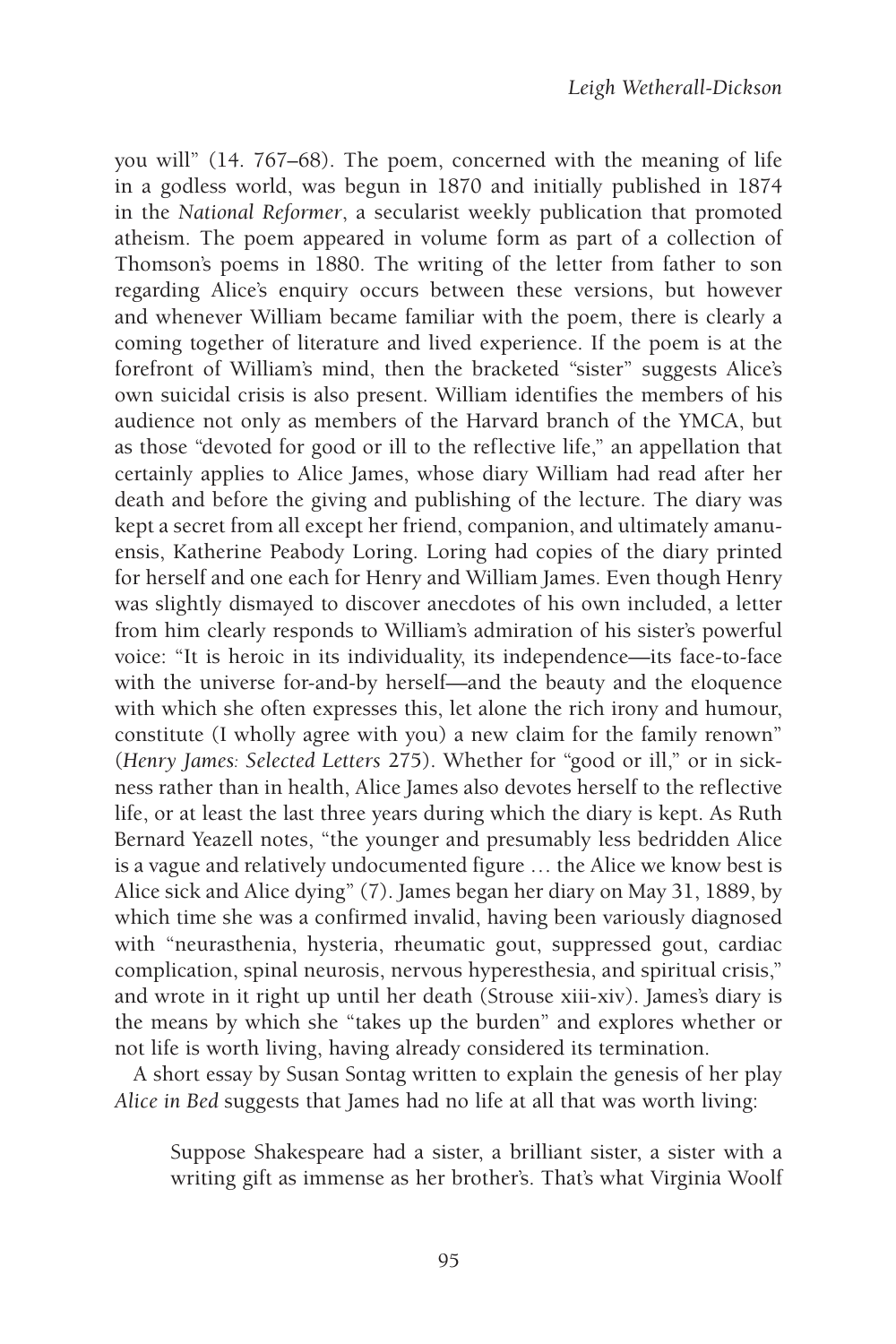asks us to imagine in her epochal polemic *A Room of One's Own*.… But Shakespeare, as far as we know, did not have a sister. But the greatest American novelist, Henry James, whose brother was the greatest American psychologist and moral philosopher, William James, had a sister, a brilliant sister, and we know what she became. The waters of depression closed over her head when she was nineteen, she tried to summon the courage to commit suicide, she suffered from a variety of vague debilitating ailments, she went abroad, she stayed in bed, she started a diary, she died … at forty-three. (113; ellipsis in orig.)

Sontag's summation of James's life is both accurate and reductive in its succinctness. Alice James, the younger sister, is elusive as little material evidence of her survives. She was a prolific letter writer throughout her life, yet, as Yeazell notes, "coincidence may have helped to edit the record for us" (7). From 1884 until her death, James lived in England close enough to Henry to render writing to him redundant, and William was her main correspondent, whereas in the previous decade the roles were reversed as James, still in the States, was geographically closer to William and wrote more to Henry, who was then based in Europe. Yeazell speculates that the reason that "disproportionately few of Alice's letters from these years survive may well owe something to her fraternal correspondents' feelings toward posterity: dreading violation by future biographers, Henry burned most of the letters he had received, [and] Alice herself may have blurred the record by destroying her own letters to her parents after their death" (6). Letters that describe James would appear to reinforce Sontag's view of the vanishing sister:

Meal-times in that pleasant home were exciting. "The adipose and affectionate Wilkie," as his father called him, would say something and be instantly corrected or disputed by the little cock-sparrow Bob, the youngest, but good-naturedly defend his statement, and then, Henry (Junior) would emerge from his silence in defence of Wilkie. Then Bob would be more impertinently Insistent, and Mr. James would advance as Moderator, and William, the eldest, join in. The voice of the Moderator presently would be drowned by the combatants and he soon came down vigorously into the arena, and when, in the excited argument, the dinner knives might not be absent from eagerly gesticulating hands, dear Mrs. James, more conventional, but bright as well as motherly, would look at me, laugh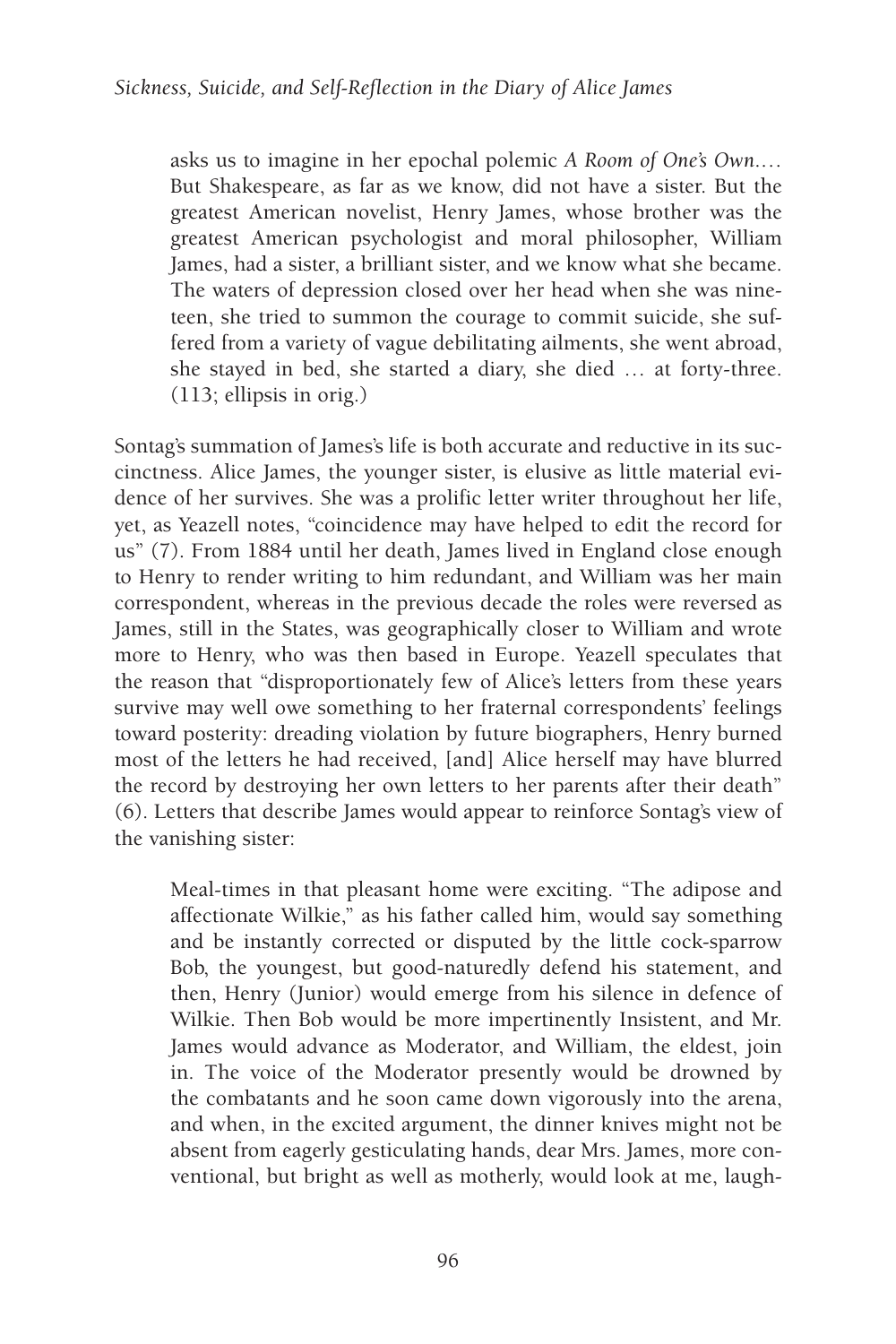ingly reassuring, saying, "Don't be disturbed, Edward; they won't stab each other. This is usual when the boys come home." And the quiet little sister ate her dinner, smiling, close to the combatants. (Emerson 328)

William appears to lend evidence to the silenced sister whose role Sontag describes as being merely "physically attractive and patient and nurturing and docile and sensitive and deferential to fathers (to brothers, to husbands)" (113). However, in *Notes of a Son to a Brother*, Henry includes a letter written by William to their parents in which the latter describes James as his "cherry-lipped, apricot-nosed, double-chinned little Sister," whose "strongly dashed-off letter … inflamed the hearts of her lonely brothers with an intense longing to smack her celestial cheeks" (47). Writing home to his sister while in Berlin, William undermines the feminine ideal in relation to his sister: "how much I w[oul]d like to be with you and have you 'sass' me as of yore" (qtd. in James, *Death* 9). Both letters evoke sibling teasing that suggests Emerson's "quiet little sister" could certainly hold her own against and among the combatants and remain smiling while she did so.

At age nineteen, James's health broke down, resulting in what Yeazell describes as "a wearyingly repetitive story of attempted cure, fragile recovery, and recurrent collapse" (10). But Sontag does James a disservice in her implication that James did not come back up for air. James did not remain completely submerged beneath the "waters of depression" that crashed over her head in 1866 and from which she emerged in 1868, if not wholly recovered then at least functioning. A letter written by her mother describes James in the summer of 1870 as beginning "the day with a seabath, and ended it with a ride on top of the hay cart.… She was the leader in the frolic, which will give you an idea of her improving condition" (*Death* 14). She continued to improve to such an extent that James undertook a tour of Europe with Henry and her Aunt Kate in 1872. In 1873 she travelled alone from Cambridge, Massachusetts, to New York, which was followed by a trip to Quebec with Aunt Kate in the same year. James also joined the Society to Encourage Studies at Home as a teacher of history in 1875 and took care of her father after her mother's sudden death in 1882. Although James did suffer setbacks from 1866 onwards, and experienced a second major breakdown in 1878, she continually resurfaces in her letters, apologizing to all for lapses in her correspondence due to her bouts of illness. Joanne Jacobson suggests James uses her letters as a vehicle to mock the "contemporary rhetoric of female propriety," "challenge the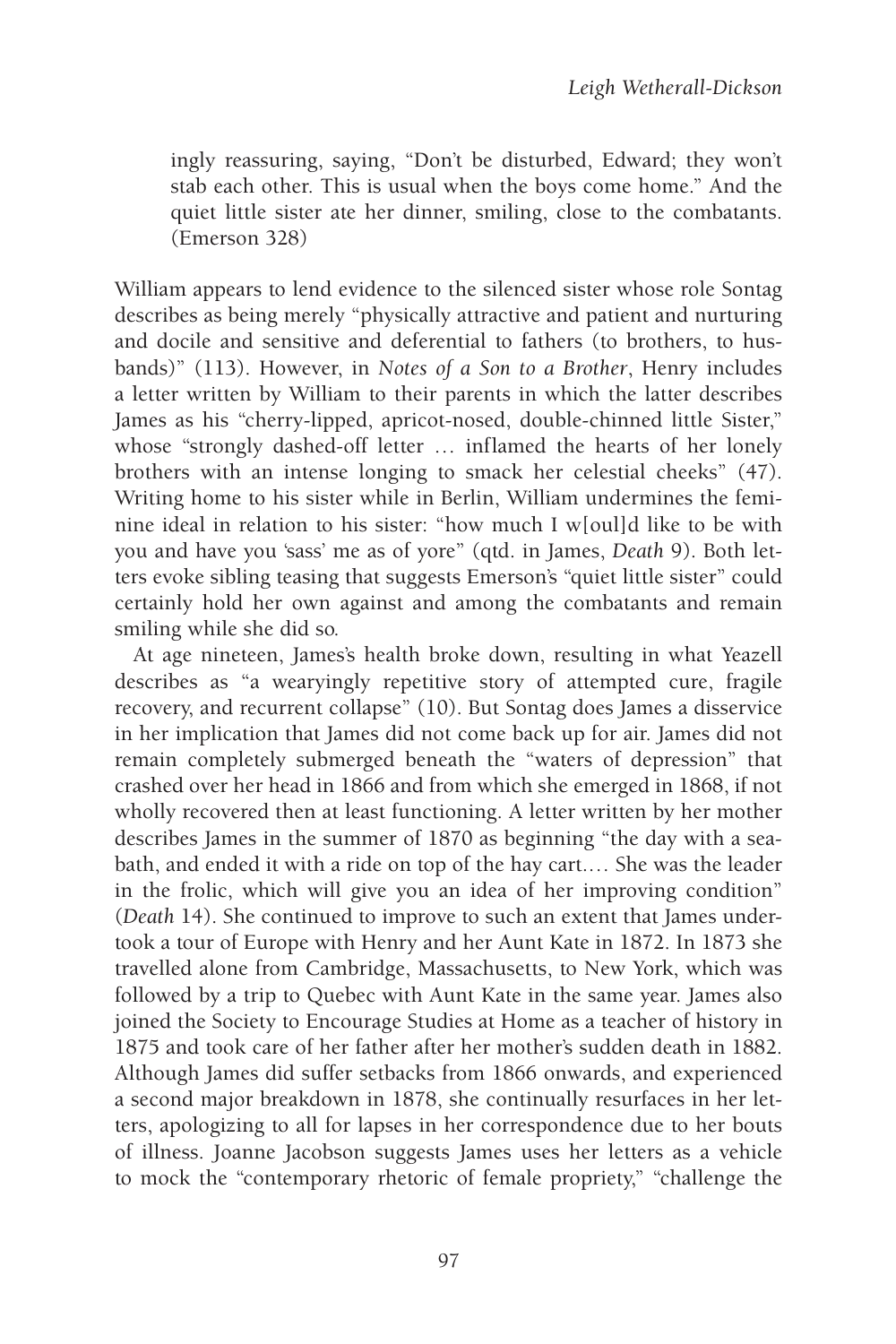rhetoric of medical omnipotence," and "[convert] the status of language … from passive to active and [to master] a set of strategies … [in order] to rewrite her own narrative in her letters and to make herself central in it" (369, 370, 366). Jacobson's claims about the use to which James put her letters is equally applicable to the diary. Sontag's summation of James's life as one of crushed genius and non-achievement passes over the diary and suggests that James lacked the courage to commit suicide, whereas it is the life that provides the material for James's only achievement, and the diary reveals that it took James greater courage not to succumb to suicide. Virginia Woolf's diary offers a rewarding approach to reading James's:

Oh and I thought, as I was dressing, how interesting it would be to describe the approach of age, and the gradual coming of death.… To note every symptom of failure: but why failure? To treat age as an experience that is different from the others; and to detect every one of the gradual stages towards death which is a tremendous experience, and not as unconscious, as least in its approaches, as birth is. (304)

Elizabeth Duquette notes that readings of James's diary, despite her brothers' assessment of its power, have too often relied upon an attempt to

reconstruct the life and work of a woman who has long been understood as a mere 'appendage' to her brothers … relying heavily on the psychoanalytical methodology undergirding some feminist approaches [and therefore] too often judge [James's] journal as indicative of loss and failure.… James becomes … a martyr to patriarchal hegemony. (717)

However, the power of the diary, the new claim for family renown, is that James interrogates the experience of life while suffering a vast amount of pain and having its end point always in view. James interrogates the mental anguish her father and William also suffered from but were unable to articulate in the same direct manner. Yeazell notes that in *Society the Redeemed Form of Man*, "Henry James senior recorded the shattering experience of what he later came to call by the Swedenborgian term 'vastation' as if it had occurred to one 'Stephen Dewhurst,'" and William, in *Varieties of Religious Experience*, similarly "disguised his own 'panic fear' by attributing it to an anonymous Frenchman whose account of the event William had ostensibly translated" (4).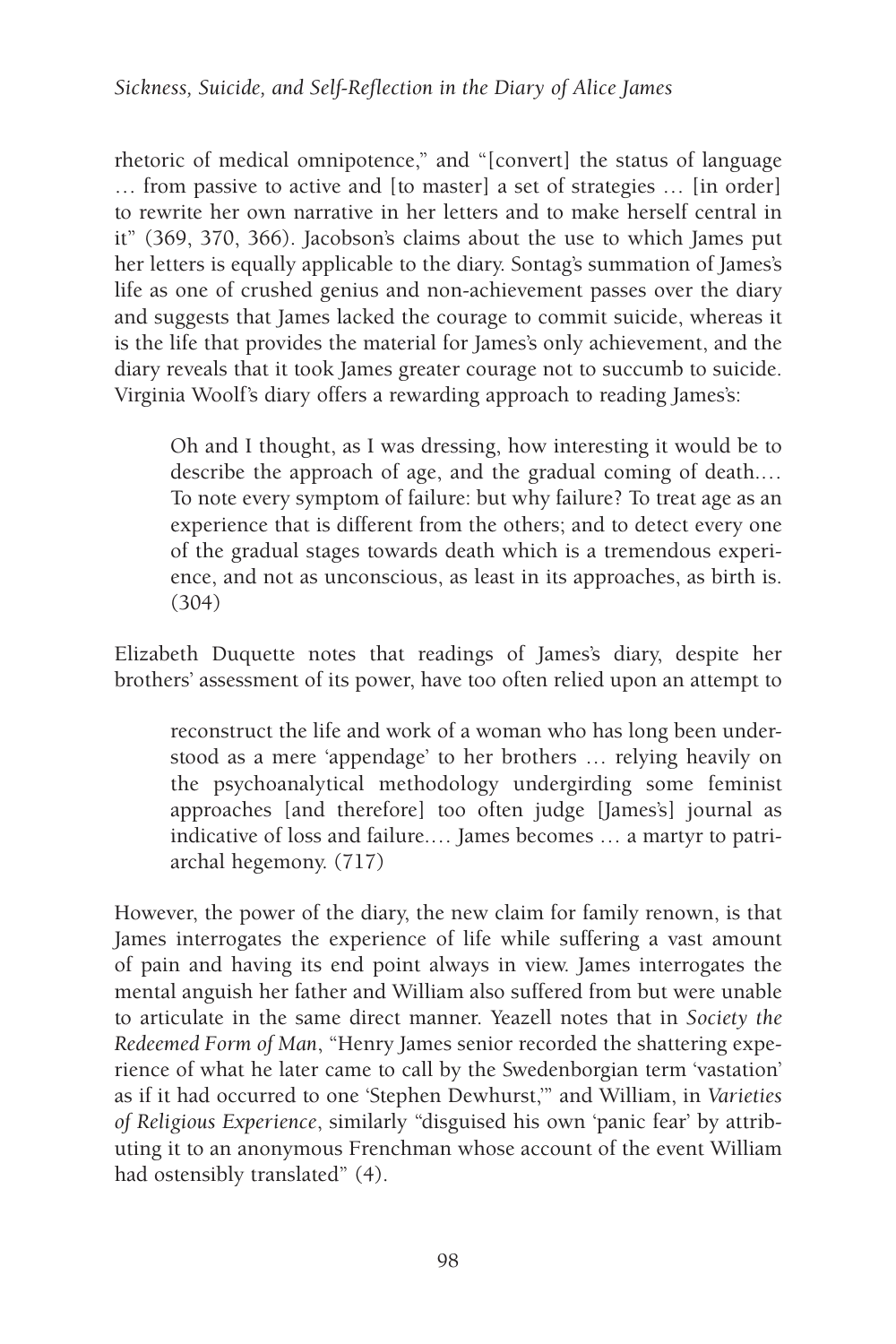William's published version of *Is Life Worth Living?* begins: "When Mr. Mallock's book with this title appeared some fifteen years ago, the jocose answer was that 'it depends on the liver'" (5).<sup>2</sup> William's own crisis of meaning was brought on by the apparent incompatibility between his studies in science and his beliefs in freewill and God, a conflict that was exacerbated by his suffering panic attacks and hallucinations just like his father before him, which caused him to believe that his illness was rooted in a biological determinism he could not overcome. William overcame his crisis by a monumental exertion of will and concluded *Is Life Worth Living?* by exhorting his audience: "Be not afraid of life. Believe that life is worth living, and your belief will help create the fact," a phrase that appears to echo James's own thoughts on the subject of whether or not life was worth living (63):

Owing to muscular circumstances my youth was not the most ardent, but I had to peg away pretty hard between 12 and 24, "killing myself," as some one calls it—absorbing into the bone that the better part is to clothe oneself in neutral tints, walk by still waters, and possess one's soul in silence. How I recall the low grey Newport sky in that winter of 62–3 as I used to wander about over the cliffs, my young soul struggling out of its swaddling-clothes as the knowledge crystallised within me what Life meant for me, one simple, single and before which all mystery vanished. A spark then kindled which every experience great and small has fed into a steady flame which has illuminated my little journey and which, altho' it may have burned low as the waters rose, has never flickered out.… How profoundly grateful I am for the temperament which saves from the wretched fate of those poor creatures who never find their bearings, but are tossed like dryed leaves hither, thither and yon at the mercy of every event that which o'ertakes them. Who feel no shame at being vanquished, or at crying out at the common lot of pain and sorrow, who never dimly suspect that the only thing that survives is the resistance we bring to life and not the strain life brings to us. (*Diary* 95–96)

James reflects upon how the scales tipped toward life through the accruing of experience, each one shedding light upon the darkness that surrounds meaning. She records the suicide of others but in such a way that celebrates the choice made: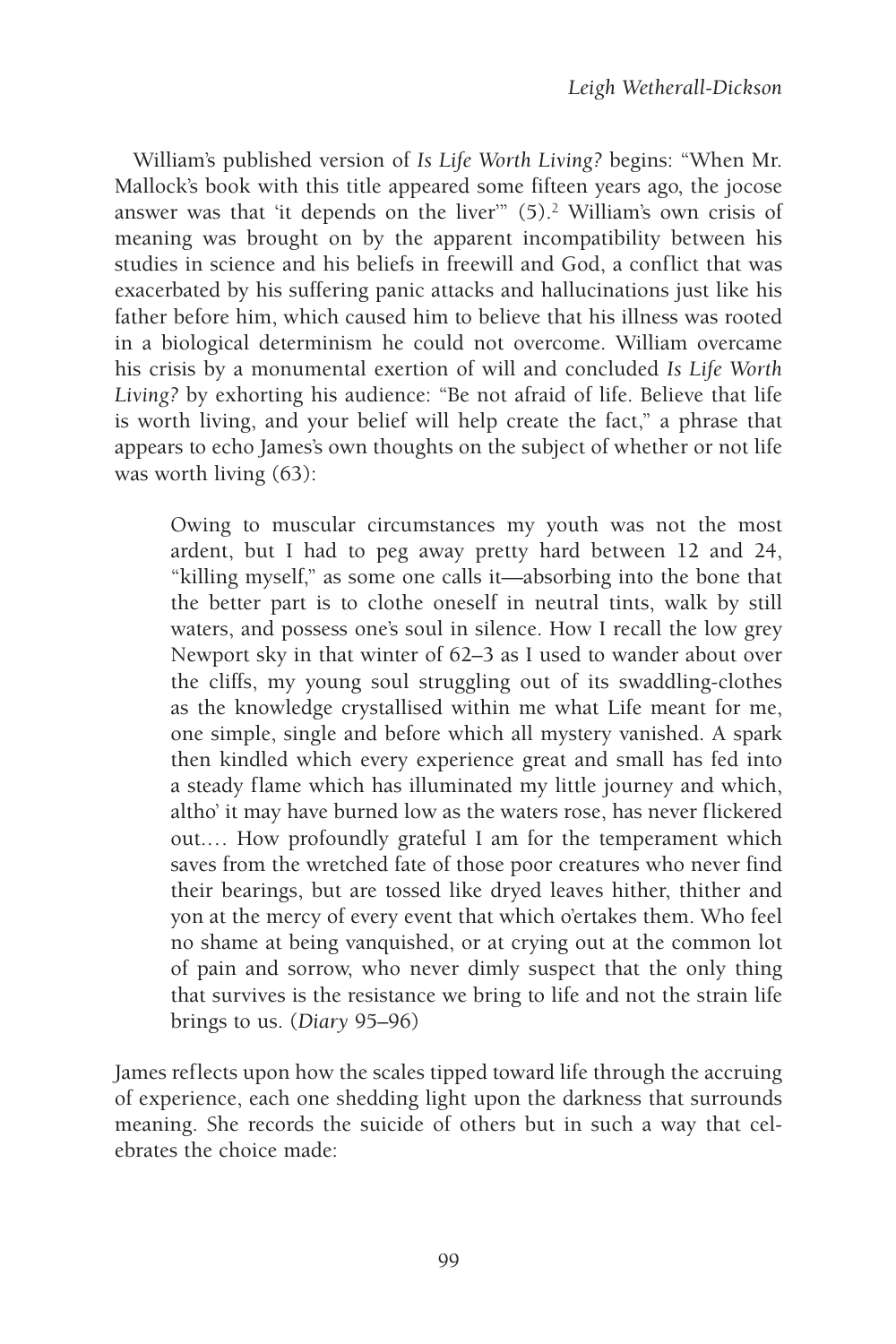Here is a beautiful, touching tale. An old couple near London somewhere who lived together for half a century, were beyond all work and had to sell all their things and had nothing before them but the dreaded Union [workhouse], where they would have meat and drink, to be sure, but where they would be divided; they could meet all but that, so one day they went out together and never came back, and their old bodies were found tied together in the river. How perfect a death! (83)

It would appear that her father's words about not giving into suicide as a form of wantonness had impact as here she admires the dignity of death. The entry dated September 24, 1890, records an inquest into the death of Miss Amy Cullen who committed suicide by taking rat poison after her fiancé broke off their engagement. The letter that Amy Cullen wrote to her "Dear Jack" prior to her death lent what James describes as a "beautiful sincerity and dignity" to what could otherwise be viewed as a moment of self-indulgent weakness. James reflected upon the ease by which one could just let go and the effort required to hold fast:

Owing to some physical weakness, excess of nervous susceptibility, the moral power pauses, as it were for a moment, and refuses to maintain muscular sanity, worn out with the strain of its constabulary functions. As I used to sit immovable reading in the library with waves of violent inclination suddenly invading my muscles taking some one of their myriad forms such as throwing myself out of the window, or knocking off the head of the benignant pater as he sat with his silver locks, writing at this table, it used to seem to me that the only difference between me and the insane was that I had not only all the horrors and suffering of insanity but the duties of doctor, nurse and strait-jacket imposed upon me, too. Conceive of never being without the sense that if you let yourself go for a moment your mechanism will all fall into pie and that at some given moment you must abandon it all, let the dykes break and the flood sweep in, acknowledging yourself abjectly impotent before the immutable laws. When all one's moral and natural stock in trade is a temperament forbidding the abandonment of an inch or the relaxation of a muscle, 'tis a never ending fight. (149)

The desire to give in to the physical was a force to be reckoned with, whether it be murderous intent or suicidal tendencies; but to relent was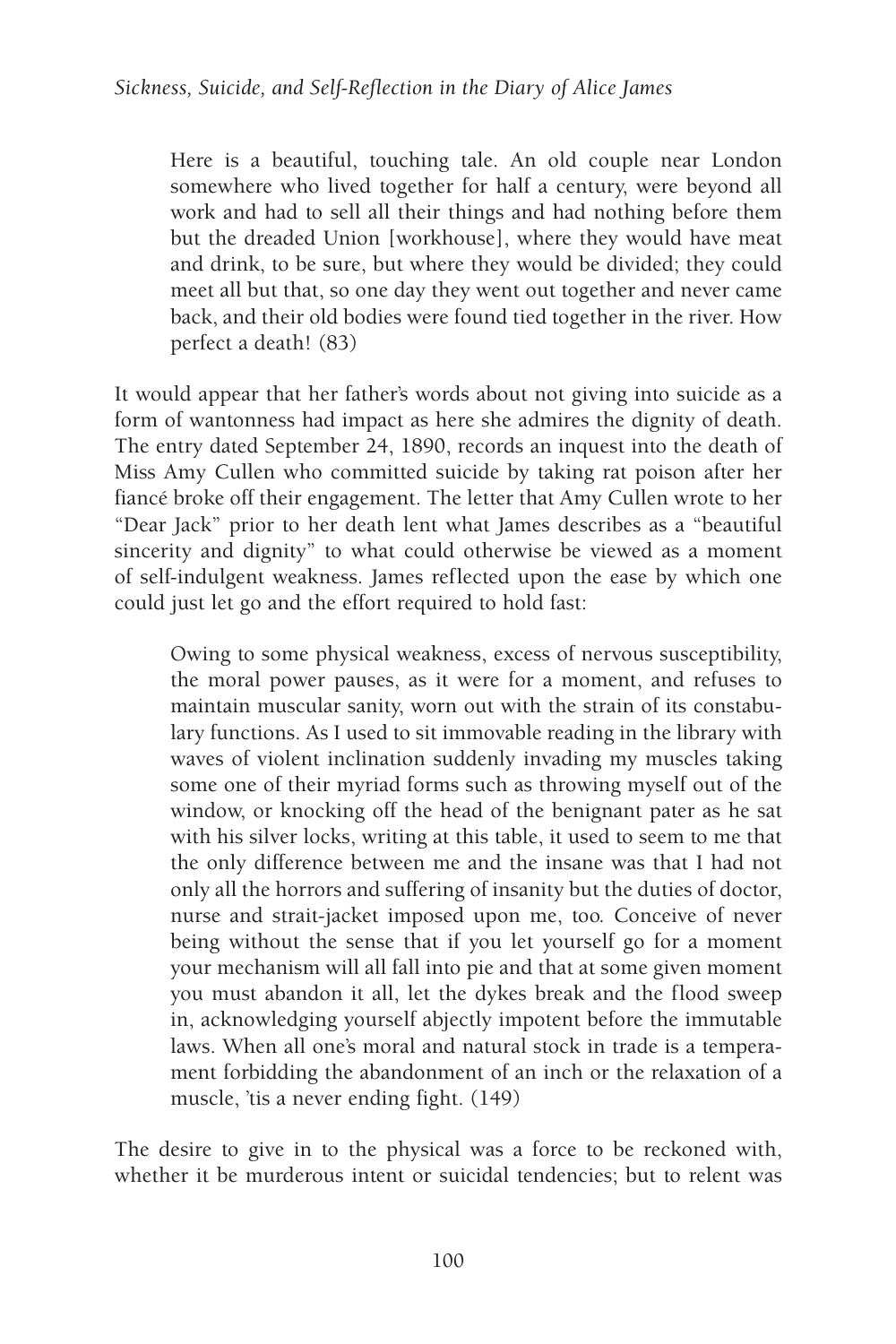to lose oneself entirely, literally in the case of the latter event, from which there was no coming back. The opening statement of James's diary declares that she was not going to let that happen:

My circumstances allowing of nothing but the ejaculation of onesyllabled reflections, a written monologue by that most interesting being, *myself*, may have its yet to be discovered consolations. I shall at least have it all my own way and it may bring relief as an outlet to that geyser of emotions, sensations, speculations and reflections which ferments perpetually within my poor old carcass for its sins; so here goes, my first Journal! (25)

Without wanting to make undue claims about the relationship between James's diary and the works of her brother William, the purposes to which James planned to put her diary if not pre-empts then certainly chimes with another of William's essays, *The Hidden Self*, published in March 1890. The essay is "largely a presentation of [Pierre] Janet's ideas about 'unconscious mental life,' ideas Janet derived from the close clinical observation of a group of disturbed patients labelled as hysterics" (Richardson 296).

In *Principles of Psychology* William summarized Janet's observations upon how the "irregularities from which hysterics seem to suffer [are] due to the fact that [a] second personage has enriched itself [thereby resulting in a splitting] … an hysteric woman abandons part of her consciousness because she is too weak nervously to hold it all together [but] the abandoned part, meanwhile, may solidify into a secondary or sub-conscious self" (210). This "hysterical fragmentation … signifies a feebleness of the will, an inability to preserve both mind and body," but in James's case the abandonment of part of herself was necessary and conscious (Boudreau 59). In an entry dated October 26, 1890, James addresses the battle between mind and body:

William uses an excellent expression when he says in his paper on the "Hidden Self" that the nervous victim "abandons" certain portions of his consciousness. It may be the word commonly used by his kind. It is just the right one at any rate.… I have passed thro' an infinite succession of conscious abandonments and in looking back now I see how it began in my childhood, altho' I wasn't conscious of the necessity until '67 or '68 when I broke down first, acutely, and had violent turns of hysteria. As I lay prostrate after the storm with my mind luminous and active and susceptible of the clearest,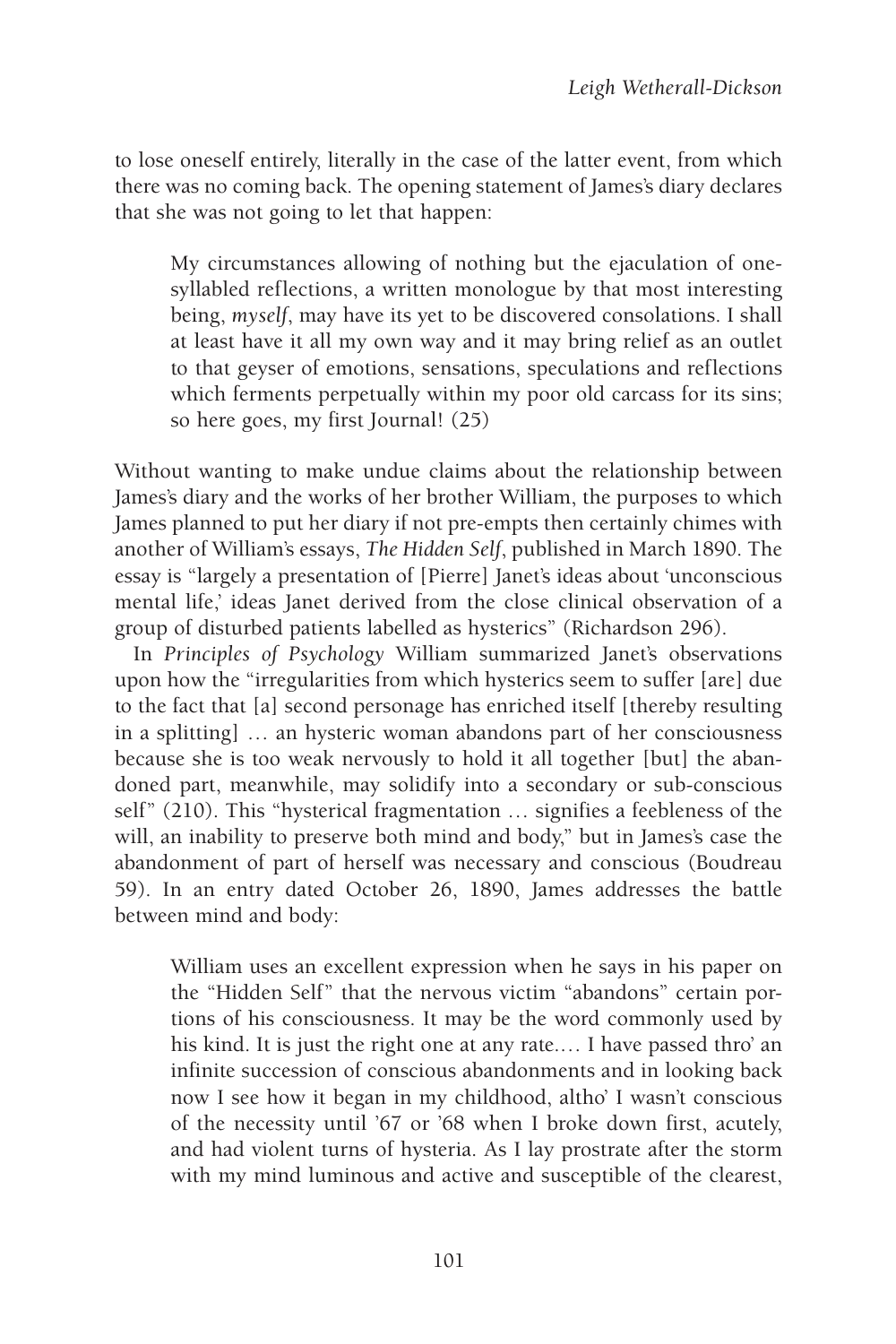strongest impressions, I saw so distinctly that it was a fight simply between my body and my will, a battle in which the former was to be triumphant to the end. (*Diary* 149)

As Robert Richardson notes, William's essay begins with an "extended plea to pay attention to 'wild facts,' irregular phenomena, strange experiences, facts that fit into no stall or pigeonhole" (295). James, pigeonholed as a hysteric, was conscious of the strongest sense of impressions that need to be captured and examined. James's declaration that she intends her diary to be a meaningful monologue with herself, written in 1889, suggests that the act of writing intends to recover that abandoned part of herself. To that end entries are addressed to "Inconnu," meaning "unknown person" or "stranger," which is as much an address to that abandoned part of herself she hopes to recover through the act of writing as it is an address to posterity.

On July 18, 1890, James writes, "These confidences reveal to you, dear Inconnu, so much mental debility that I don't want to rehearse herein my physical collapses in detail as well, altho' I am unable to escape a general tone of lamentation" (*Diary* 129). Boudreau observes that in "detaching her 'self'—will, perception, intellect—from her body … [James] does not entirely separate her mind from her body or intellectualise the body out of existence" (60). But what James does not want to do is remain trapped by the hysterical body in her writing, which in turn will trap her within that tone of lamentation. Reading George Eliot's journal sent shudders of revulsion through James:

What a monument of ponderous dreariness is the book! What a lifeless, diseased self-conscious being she must have been! Not one burst of joy, not one ray of humour, not one living breath in one of her letters or journals, the commonplace and platitude of these last, giving her impressions of the Continent, pictures and people, is simply incredible! Whether it is that her dank, moaning features haunt and pursue one thro' the book, or not, but she makes upon me the impression, morally and physically, of mildew, or some morbid growth—a fungus of a pendulous shape, or as of something damp to the touch. I never had a stronger impression. Then to think of those books compact of wisdom and humour and the richest humanity, and of her as the creator of the immortal Maggie, in short, what a horrible disillusion.… What an abject coward she seems to have been about physical pain, as if it weren't degrading enough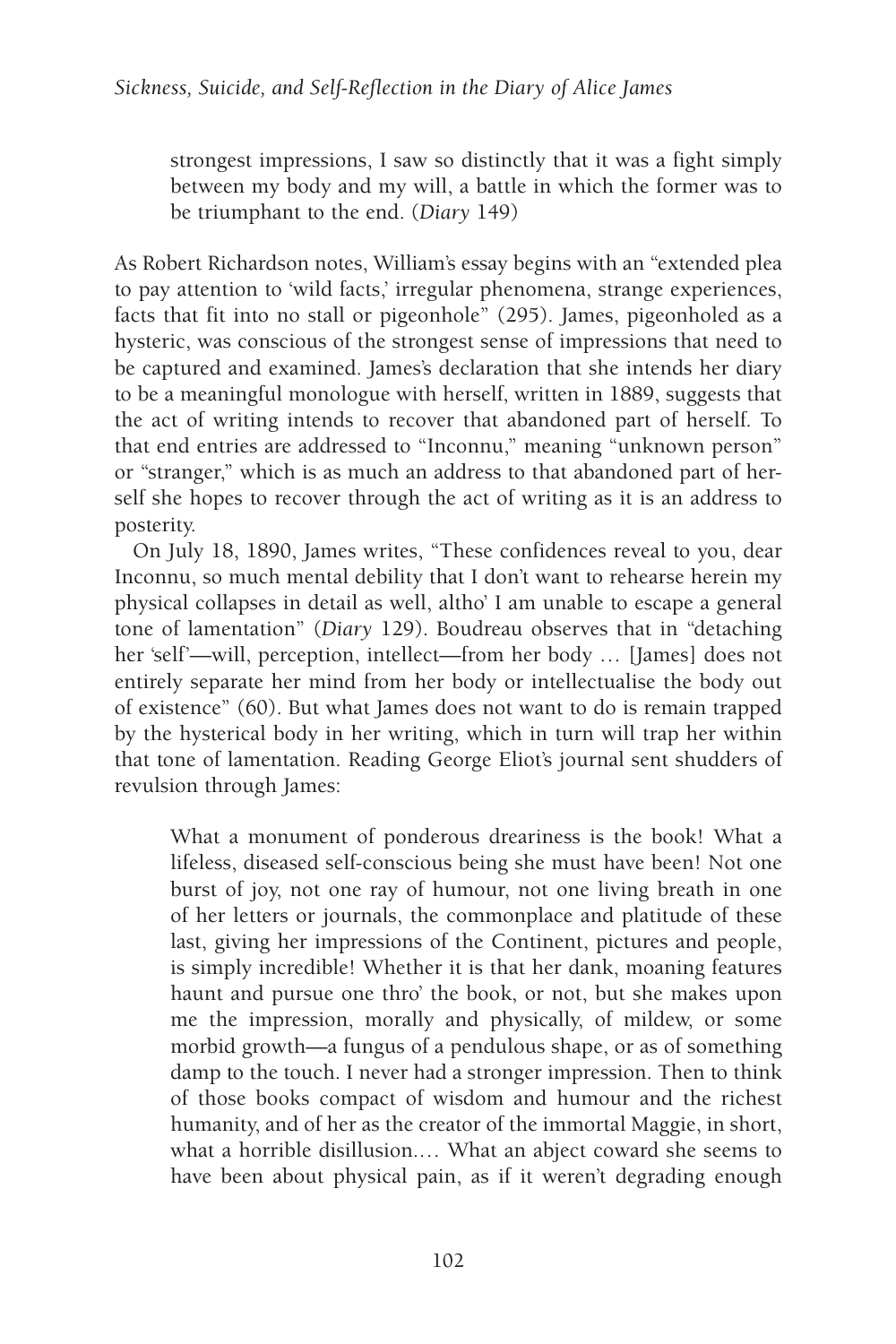to have head-aches, without jotting them down in a row to stare at one for all time, thereby defeating the beneficent law which provides that physical pain is forgotten. If she related her diseases and her "depressions" and told for the good of others what armour she forged against them, it would be conceivable, but they seem simply cherished as the vehicule [sic] for a moan. Where was the creature's vanity! And when you think of what she had in life to lift her out of futile whining! But the possession of what genius and what knowledge could reconcile one to the supreme boredom of having to take oneself with that superlative solemnity! (*Diary* 40–42)

In her discussion of James's use of humor as a "method to deflect the sympathetic gaze and the self-erasure it inflicts," Haley French views James's "condemnation of George Eliot's published journal and letters [as an expression of] her impatience for her fellow ill who commit the 'unpardonable sin' of taking oneself too seriously" (86, 97). James is also condemning Eliot for preserving her pain for herself and posterity. By committing to paper every headache, Eliot keeps perpetually present pain that should naturally pass; but Eliot is also making a claim upon the sympathetic gaze that James was so keen to deflect, as if being ill was not "degrading enough." James also seems to be accusing Eliot of not interrogating the experiences she records with the "wisdom … humour and [rich] humanity" with which the "creator of the immortal Maggie" was clearly endowed. Eliot's diary and the experiences which she chooses to record serve no purpose. James experiments with her own experiences of pain with the humor and curiosity that she finds so lacking in Eliot:

But this last prostration was rather excessive and comic in its combination, consisting of one of usual attacks of rheumatic gout in the dissipated organ known in the family as "Alice's tum," in conjunction with an ulcerated tooth, and a very bad crick in my neck. By taking a very small dose of morphia … I was able to steady my nerves and experience in shivering whacks of crude pain which seem to lift you out of the present … and ally you to long gone generations rent and torn with tooth-ache such as we don't dream of. I didn't succumb and send for my Primrose Knight, having no faith in anything but that time honoured nostrum Patience, with its simple ingredients of refraining from muscular contractions and vocal exclamations lest you find yourself in a worse fix than you are already in! (*Diary* 129)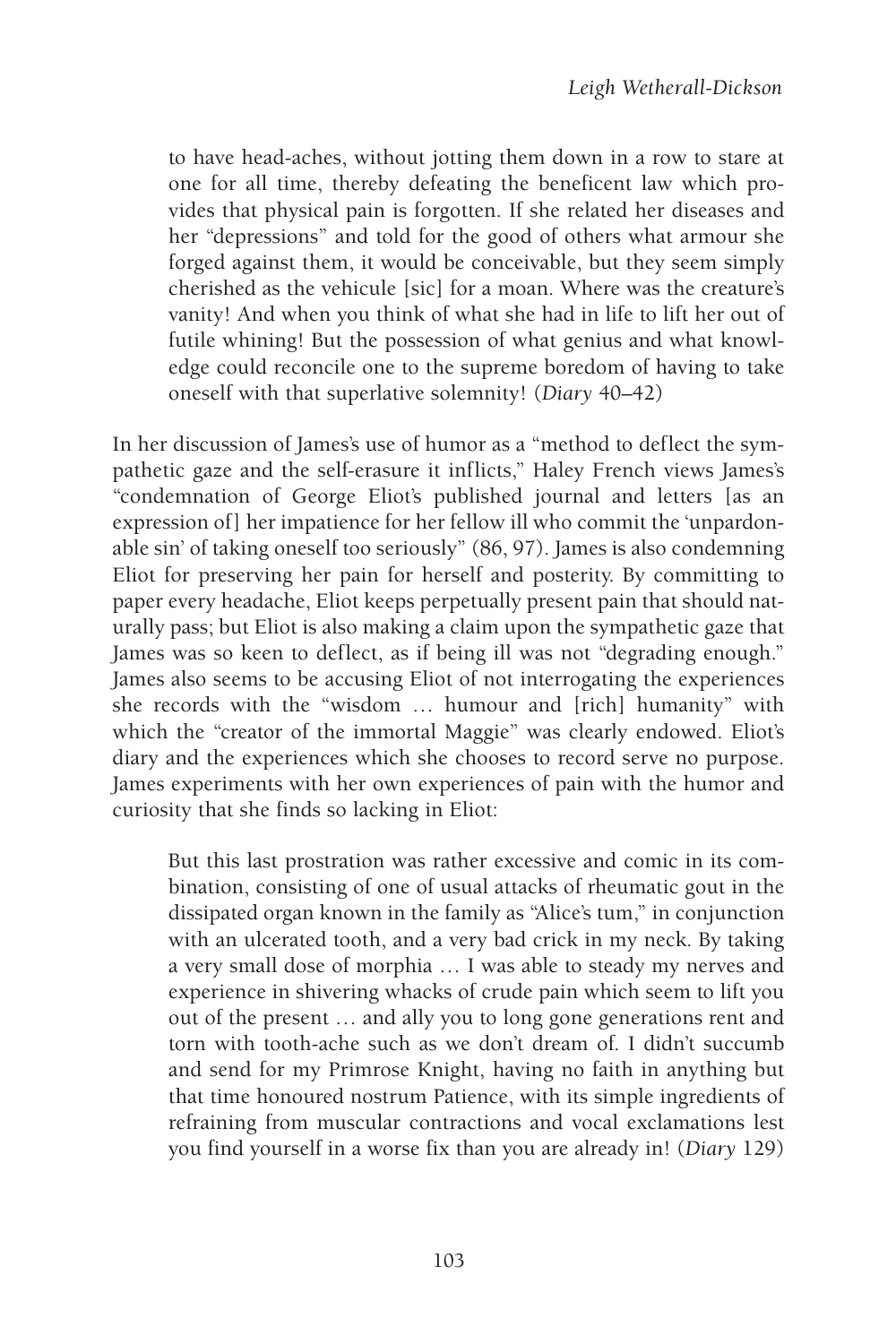To be ill, according to Henry James, was to fail. Carol Holly notes how Henry "frequent[ly] [equates] illness with characteristics of a self-negated, failed identity [and] was also the condition that both expressed and confirmed his feelings of inferiority and shame" (49). In a letter to William, Henry describes himself as: "slowly crawling from weakness and inaction and sufering into strength and health and hope … I always looked forward with a certain eagerness to the day I should have regained my natural lead [and] become more active and masculine" (77). Henry's equation between health and success can, in light of this, be read in terms of his failure to live up to the masculine ideal of emotional and physical stoicism, and productivity, in a way that does not apply to the feminine ideal of passivity and languidness, but in a letter to his lifelong friend, Grace Norton, he repeats the same sentiment to her: "Try not to be ill—that is all; for in that there is a failure" (*Letters* 100). The equation between being ill and a failure was not something shared by James, or at least not by the time she was keeping her diary:

This [child] is No. 5, father twenty-eight mother twenty-three—one more tiny voice to swell the vast human wail rising perpetually to the skies!… It's rather strange that here among this robust and sanguine people, I feel not the least shame or degradation at being ill, as I used at home among the anaemic and the fagged. It comes of course in one way from the conditions being so easy, from the sense of leisure, work was reduced to a minimum and the god *Holiday* worshipped so perpetually and effectually by all classes. Then what need to justify one's existence when one is simply one more amid a million of the superfluous? (*Diary* 36)

To be ill at home was to be at the concentrated center of an enervating discourse about illness and the need to improve. England, according to James, was much more accommodating for a perpetual convalescent because of the emphasis upon leisure. Despite being confined to the sick room with occasional outings in the bath chair, Alice's emphasis upon well-being and improvement in general terms of health is reduced and allows her to explore instead the inner workings of the self. As Boudreau notes, for James, "this diary, like most diaries, is established in order to preserve a subjectivity … in the traditional sense … by recording for posterity the mental workings of that self … a form of mental preservation by recording and giving external form to the thoughts that threaten to explode a bursting mind—a mind that suffered from too *much* life" (56–57).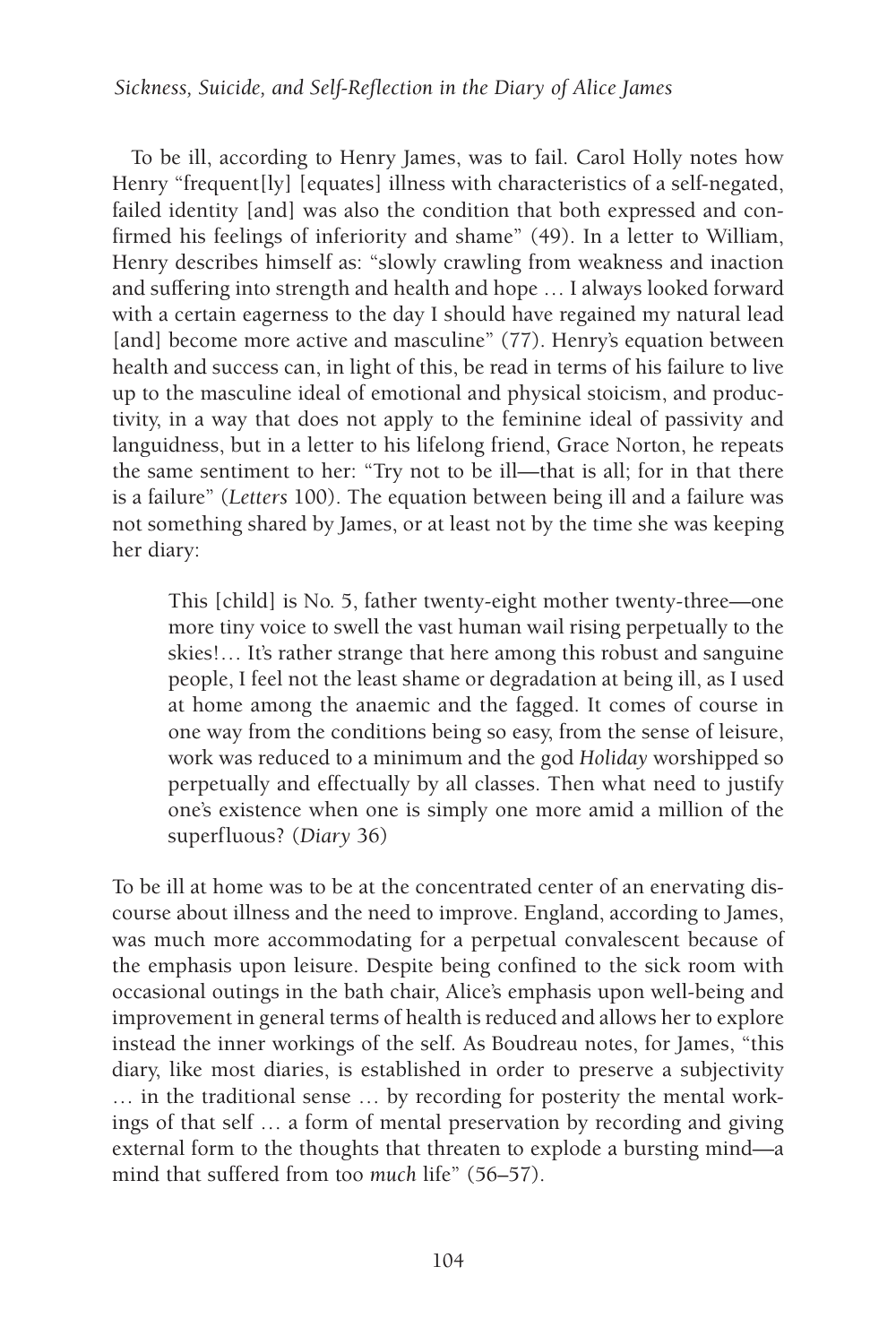While recording her physical decline and approaching death, which James describes as "going downhill at a steady trot," she also notes, perhaps bearing in mind Eliot's example, that it is "decidedly indecent to catalogue oneself in this way" (*Diary* 207). The "tone of lamentation" that accompanies the charting of what James called her "mortal career" is frequently interrupted by the moments of joy in a life dominated by illness. In her diary, the minutiae she records with such fascination become a celebration and confirmation of a life that will continue without her:

I have an exquisite 30 seconds every day: after luncheon I come in from my rest and before the window is closed I put my head out and drink in a long draft of the spring—made of the yellow glory of the daffodils on the balcony, the swelling twiggery of the old trees in front, the breathless house-cleaning of the rooks, the gradation of light in transition, and the mystery of birth in the air. What hours of roaming could give me a more intense absorption of the ever-recurring Miracle than those few moments that sink into my substance!… To the perverse it must seem contemptible that a day should be made worth living by a ray of light shed athwart it, suggestive of past rays and pregnant with those to come. (105–06)

When William wrote a consoling but very pragmatic letter stating that she would now know "a finite number of days, and then goodbye to neurasthenia and neuralgia and headache, and weariness and palpitation and disgust all in one stroke," James responded on July 30, 1891, in kind (William qtd. in Edel 14):

It is the most supremely interesting moment in life, the only when in fact when living seems life, and I count it the greatest good fortune to have these few months so full of interest and instruction in the knowledge of my approaching death … I have a delicious consciousness, ever present, of wide spaces close at hand, and whisperings of release in the air. (*Death* 186)

James's only disappointment is that she will not actually be able to experience the event for herself. She states, almost indignantly, "the difficulty about all this dying is, that you can't tell a fellow anything about it after it has happened, so where does the fun come in?" (*Diary* 223). She could only record the approach, which includes a consideration of and resistance to thoughts of suicide: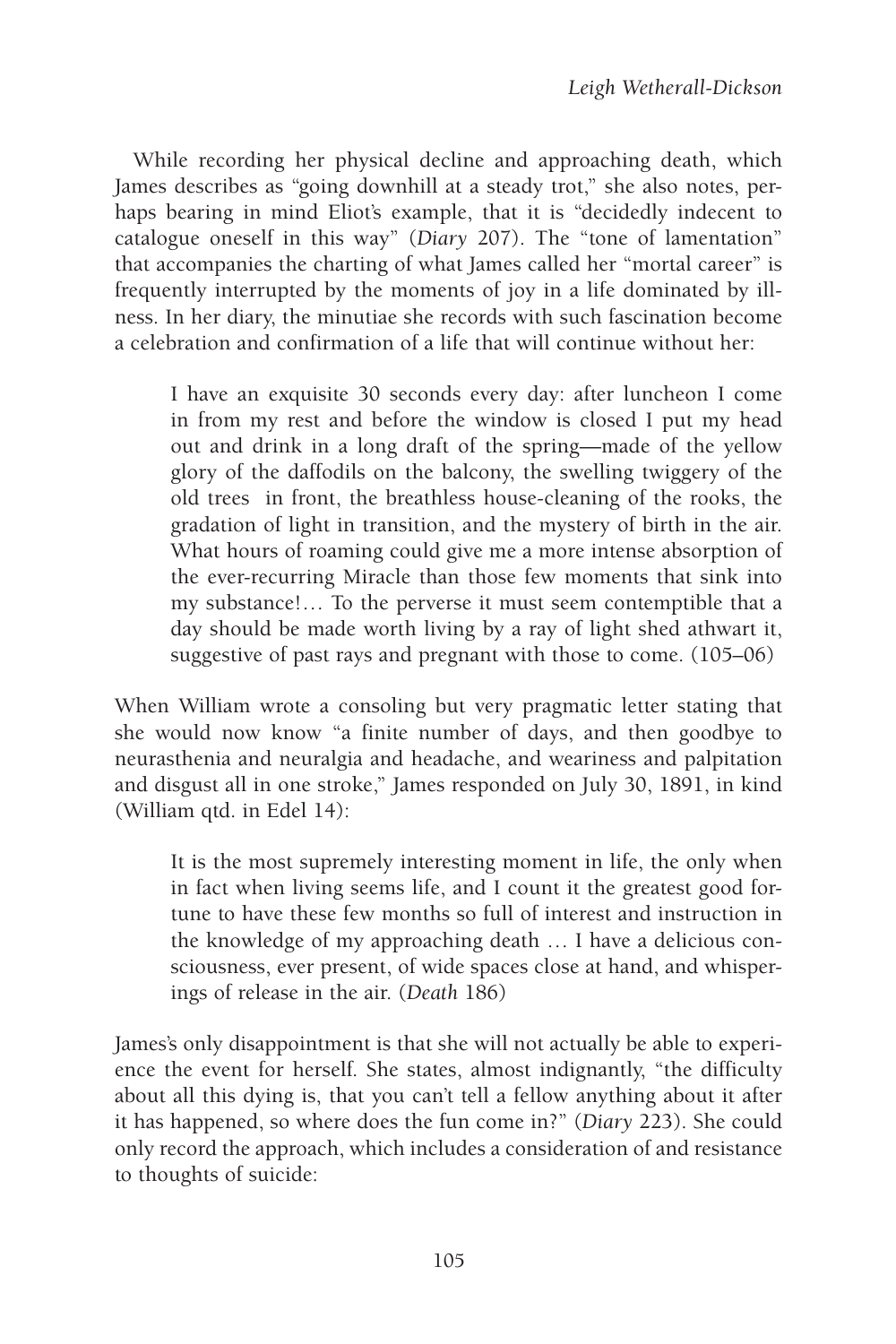I am being ground down slowly on the grim grindstone of physical pain, and on two nights I nearly asked for K[atherine]'s lethal dose, but one steps hesitantly along such unaccustomed ways and endures from second to second; and I feel sure that it can't be possible but what the bewildered little hammer that keeps me going will very shortly see decency of ending his distracted career. (232)

James's "distracted career" ended on March 6, 1892, but even into the night of March 5 she was "making sentences"; one of the last things she asked her friend and amanuensis to do was "to make a correction in the sentence of March 4th" (232). James had previously written to William asking him "when I am gone, pray don't think of me simply as a creature who might have been something else had neurotic science been born": her physical and mental suffering had played a part in the life lived, and that experience was not be undermined (*Death* 187). There is an extraordinary overlap between James's own experiences of intense suffering and what Judith Ryan describes as "the strange kind of meta-thinking she has embarked on in the diary," and William's thoughts upon whether or not life was worth living (67). James wrote to William in 1886 stating that "My ill-health has been inconvenient & not aesthetically beautiful, but early in youth I discovered that there were certain ends to be attained in life … my torpid career has not been without its triumphs to my own consciousness & therefore not to be pitied" (*Death* 106). James's diary can therefore be read as not only an attempt to preserve her subjectivity but also an exploration of that deeper consciousness in relation to her periods of intense suffering and, to appropriate William's phrase, in order to comprehend "the key to [her] life's significance."

### *Northumbria University*

#### **NOTES**

<sup>1</sup> Reference to William and Henry James by their Christian names is to distinguish between them and the primary focus of this essay, Alice James, who will be referred to as James throughout.

2 William James refers to William Hurrell Mallock's 1879 *Is Life Worth Living?*, in which Mallock established himself as a "forceful defender of dogmatic Christianity ... berat[ing] 'positivists,' a term he used for both Comtists and scientific naturalists, for failing to provide a persuasive secular morality to counteract the scepticism unleashed by their 'scientific' criticisms of revealed religion" (qtd. in Peters).